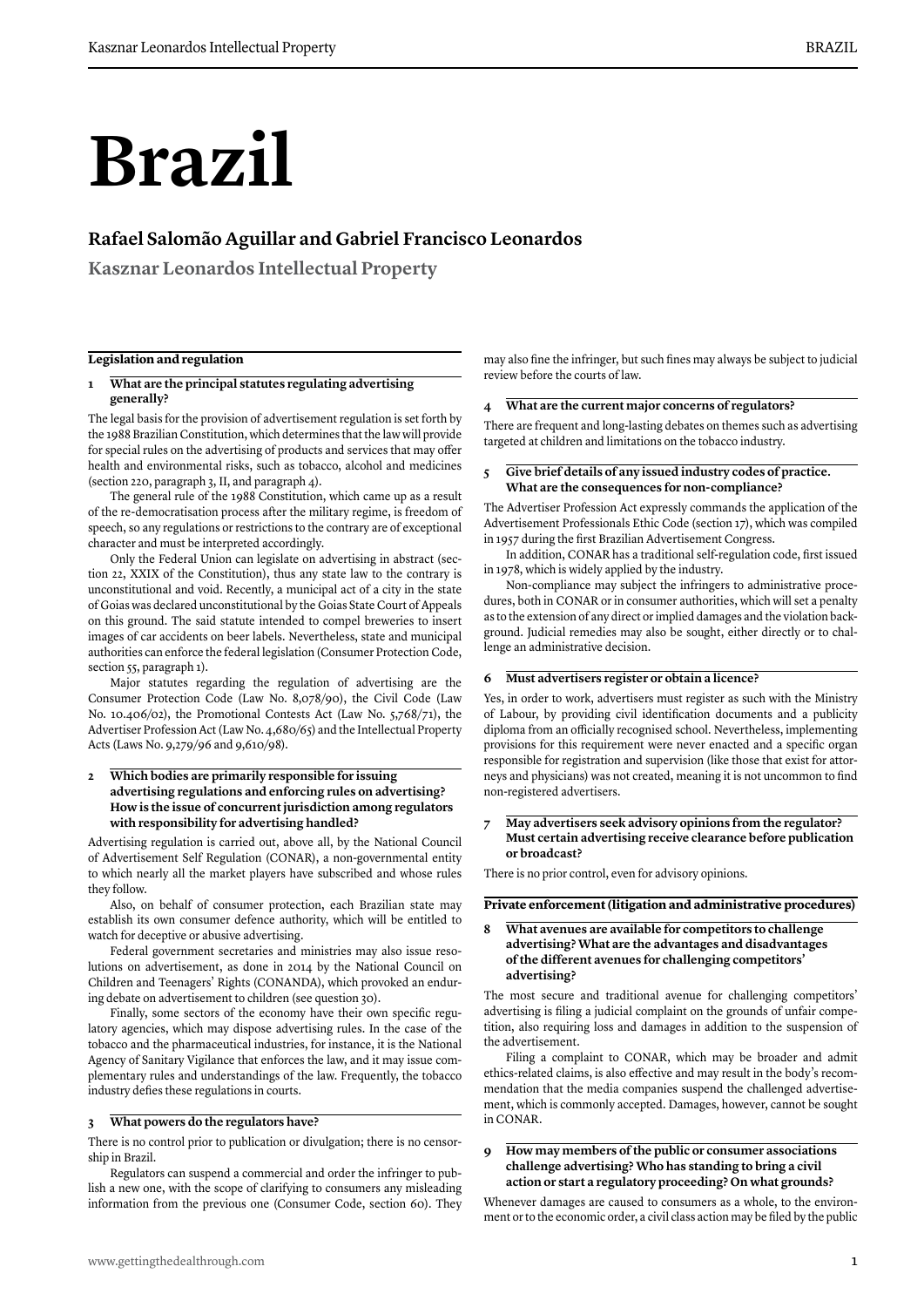prosecutors or by any public association whose statutory proposals regard the defence of any of those matters (Law No. 7,347/85). The decision of this civil action will bind everyone, unless the decision is to dismiss the action on the grounds of lack of proof, in which case anyone can file another individual complaint. Regardless of the civil action, individual consumers or a group of them are entitled to file their own lawsuits, but the favourable decision of the civil action will not benefit them unless they adhere to it in a timely way (Consumer Code, section 104; consumers have a 30-day term to require the suspension of their individual complaints after becoming aware of the existence of a civil class action, in order to benefit from its result).

Filing complaints to CONAR, on the other hand, is open to any individual, as well as to authorities, associations and advertisers.

#### **10 Which party bears the burden of proof ?**

In consumer actions on the grounds of misleading or abusive advertising, the advertiser bears the burden of proof (Consumer Code, section 38).

In indemnification actions arising out of unfair competition claims, the general rule through which each party ought to prove its own allegations applies (2015 Civil Procedure Code, section 373). Notwithstanding the foregoing, the new Brazilian Civil Procedure Code, which came into force in March 2016, allows the judge to shift the burden of proof to the party most capable of providing a certain piece of evidence. The parties are also now allowed to execute an agreement on the distribution of the burden of proof according to their will.

#### **11 What remedies may the courts or other adjudicators grant?**

As the result of a judgment, CONAR may:

- reprimand the infringer;
- recommend that media outlets suspend the advertisement;
- recommend the modification of publicity materials to fit ethical standards; and
- publicise its decision to the general public in case of non-compliance with the decision.

Courts of justice, on the other hand, may enforce the law by ordering the suspension of the advertisement, including as part of an interim injunction relief, and establish an indemnification for the calculated damages.

#### **12 How long do proceedings normally take from start to conclusion?**

CONAR judgments take from two to six months on average. In the ordinary courts, depending on the state, proceedings last approximately five years.

#### **13 How much do such proceedings typically cost? Are costs and legal fees recoverable?**

Complaints to CONAR are free of charge for consumers. Advertisers must be members of CONAR in order to file a complaint, which involves making contributions to it. Attorneys' fees are usually in the range of 12,000 reais.

In judicial actions, court costs vary depending on the amount claimed as indemnification and the state where the case is brought. Normally it is fixed at a 2 per cent rate on the value of the action. Costs and legal fees can be partially recovered from the defeated party, depending on the judge's decision on this. Attorneys' fees are not paid by the defeated party and they may vary a lot: a typical amount would be in the range of 60,000 reais.

#### **14 What appeals are available from the decision of a court or other adjudicating body?**

One can appeal CONAR decisions to CONAR's review instances. None of these decisions are, however, legally enforceable, hence parties must comply voluntarily. Moreover, a CONAR decision may be challenged by the defeated party before courts, though this is not common.

Lawsuits before the courts allow the ordinary appeals from the Civil Procedure Code, such as regular appeals (for review of both factual and legal issues), interlocutory appeals (for non-final provisory decisions, such as preliminary injunctions) and special appeals to superior courts (to discuss matters of law only).

#### **Misleading advertising**

#### **15 How is editorial content differentiated from advertising?**

Section 36 of the Consumer Code stipulates that all advertising must be clear enough as to allow the consumer to easily and quickly recognise it as publicity. Therefore, media vehicles must identify and distinguish content from advertisement. Nevertheless, despite this general principle, practices such as product placement in TV soap operas are common and only acknowledged in a very discreet manner.

Section 30 of the CONAR Code indicates that paid reports or articles must be identified as such.

#### **16 How does your law distinguish between 'puffery' and advertising claims that require support?**

Traditional civil law doctrine distinguishes between dolus bonus and dolus malus. In general terms, according to this doctrine, a deal can only be null and void on grounds of dolus if the information provided is plausible and likely to deceive and mislead the average person. This would be a case of dolus malus, in which the average person cannot perceive the deception of the other party that is in bad faith.

The practice of puffery, on the other hand, corresponds to the dolus bonus concept, in which a seller, for instance, only exaggerates the quality and the characteristics of the product in order to convince the customer to buy it. No ordinary consumer is expected to believe these exaggerations, which are purely a marketing strategy.

Whereas the traditional civil law authors still acknowledge and accept the dolus bonus doctrine, most of the modern consumer rights authors deny its application as regards mass consumption relations in light of the stricter Consumer Code rules.

Depending on the concrete case, decisions may vary on whether they recognise dolus bonus or not. CONAR usually upholds puffery ads, while courts may disapprove of them depending on their consequences in the case under analysis.

#### **17 What are the general rules regarding misleading advertising? Must all material information be disclosed? Are disclaimers and footnotes permissible?**

Misleading advertising, understood as any kind of advertisement that contains false information about the product or service – either entirely or partially, or omitting relevant information – and that is able to deceive the consumer, is forbidden and constitutes a crime (section 67 of the Consumer Code). Section 36 of the Consumer Code establishes that the producer of the advertised goods shall make all factual and technical information used to create the advertisement available to the public.

Disclaimers are mandatory to clarify any restrictions on the offer. Footnotes are commonly used by the industry, but courts usually disregard them in order to protect the consumer when they are virtually impossible to read, such as text that is too small on a flyer or that moves too fast on the television to be read.

#### **18 Must an advertiser have proof of the claims it makes in advertising before publishing? Are there recognised standards for the type of proof necessary to substantiate claims?**

According to the CONAR Code, section 27, paragraph 1, advertisers and publicity agencies must always be capable of proving claims when requested to. Hence, no unfounded claims should be advertised. However, there are no predefined standards of proof.

#### **19 Are there specific requirements for advertising claims based on the results of surveys?**

According to the CONAR Code, section 27, paragraph 7, the advertisement must clearly display the source of the survey, which shall be reliable. No partial, unclear or misleading use of the results of a survey or of scientific data is allowed.

#### **20 What are the rules for comparisons with competitors? Is it permissible to identify a competitor by name?**

Section 32 of the CONAR Code establishes the principles with which comparative advertisement must comply. Firstly, the comparison must always aim at providing clarifications for the benefit of the consumer, and not just with the intention of vilifying the competitor's trademark or reputation.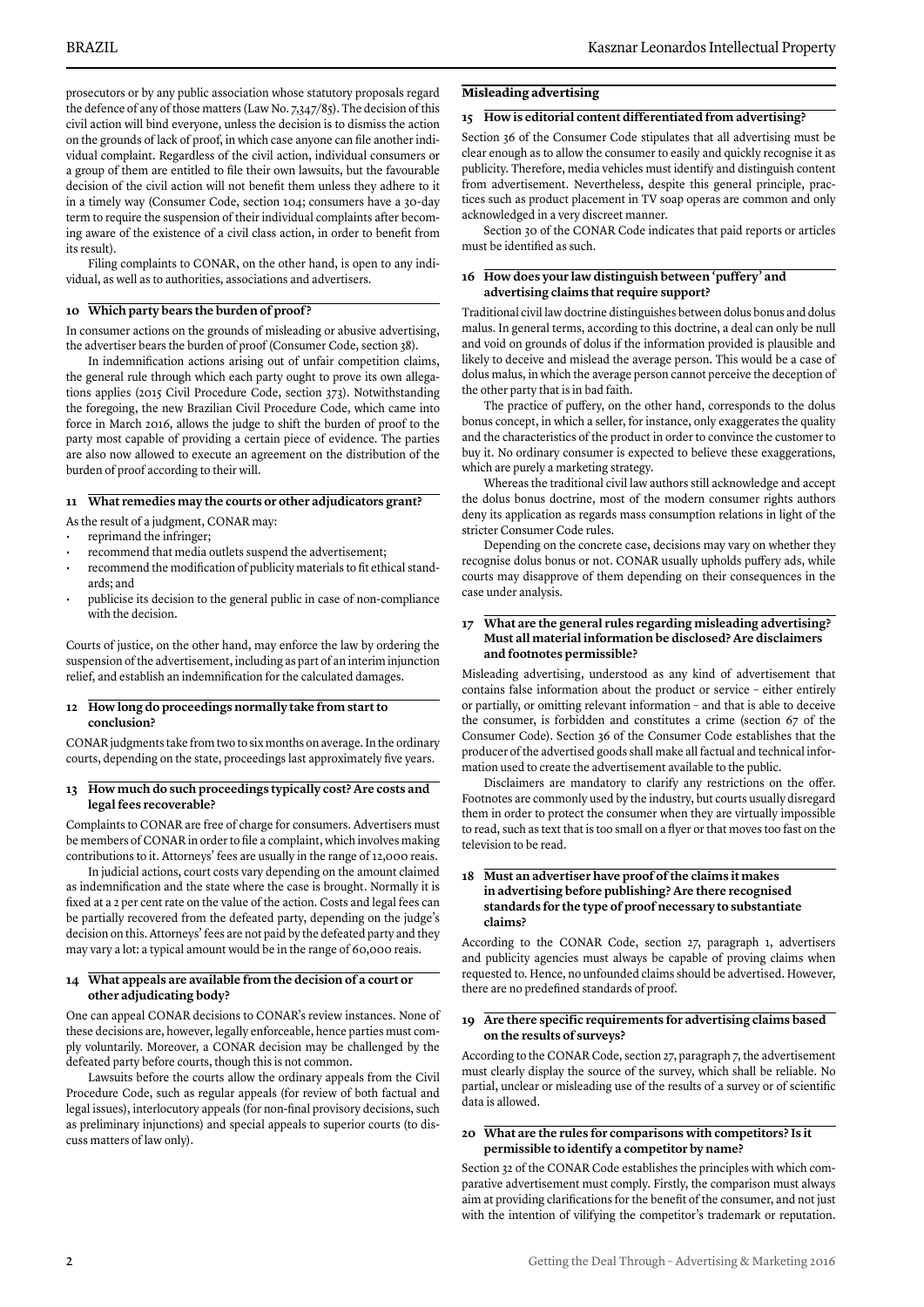The comparison itself must always be of objective criteria and never of subjective, psychological or emotional criteria. The advertiser must be capable of proving the truthfulness of the comparison. The comparison must not cause confusion between the compared products and must not imply unfair competition, as regulated by the Industrial Property Act.

In addition to these general principles, other specific rules are: the comparison must be made between products manufactured in the same year, except if used to demonstrate the evolution of a product, which shall be made clear; and if the comparison is made between products of different price ratings, this should be clear in the advertisement.

Competitors can be named in a comparison, though this is not a common practice in Brazilian advertising.

#### **21 Do claims suggesting tests and studies prove a product's superiority require higher or special degrees or types of proof ?**

No specific types or degrees of proof are required, but the advertisers and publicity agencies must always be capable of proving their claims when requested (see question 18).

#### **22 Are there special rules for advertising depicting or demonstrating product performance?**

No, but the general principle of not encouraging the dangerous use of the advertised product must be adhered to.

#### **23 Are there special rules for endorsements or testimonials by third parties, including statements of opinions, belief or experience?**

Section 27, paragraph 9 of the CONAR Code establishes that testimonials must be personal and always true. Advertisers must also be capable of proving the accuracy and truthfulness of the testimonial employed on request. Civil law obliges the prior authorisation of the endorser.

#### **24 Are there special rules for advertising guarantees?**

No, as long as they correspond to the truth. Otherwise, it may be interpreted as misleading advertisement. Moreover, the courts will consider any promises made in advertising as binding, despite what the actual sales contract says.

#### **25 Are there special rules for claims about a product's impact on the environment?**

No, but advertisers must always inform consumers about the possible danger and the negative impact their products may cause to the environment, in addition to the fact that positive claims about benefits to the environment must always be truthful (CONAR Code, section 36).

#### **26 Are there special rules for describing something as free and for pricing or savings claims?**

No, as long as they correspond to true gifts, savings and discounts. Otherwise, it may be interpreted as misleading advertisement. If payment in instalments is advertised, the total amount of the purchase, as well as the number of instalments and the interest to be charged, must be clearly disclosed (Law No. 6,463/77).

#### **27 Are there special rules for claiming a product is new or improved?**

No, as long as such claims are truthful. Otherwise, they may be interpreted as misleading advertisement.

#### **Prohibited and controlled advertising**

#### **28 What products and services may not be advertised?**

Firearms, munitions and explosives cannot be advertised, except within specialised magazines (section 33, II, Law No. 10,826/03 – the Disarming Statute). Non-compliance carries a fine of between 100,000 and 300,000 reais. Advertisements must clarify the necessity of previous registration and authorisation to purchase the products (section 268, Decree No. 3,665/00).

Medicines and methods to induce abortion are also forbidden (section 20 of Decree-Law No. 3,688/41).

Medicines that cannot be bought without medical prescription cannot be advertised, except within specialised magazines targeted at physicians, chemists and pharmaceutical companies (section 58, paragraph 1 of Law No. 6,360/76). Other medicines must be previously authorised by the Ministry of Health. In any case, medicine advertisements must always be followed by a Ministry of Health statement advising consumers to seek medical assistance (Decree No. 2,018/96, section 15). Medicine advertisements may not show people using them nor stimulate the excessive use of them.

Nursing bottles, pacifiers, artificial nipples and nutritional formulas for newborns cannot be advertised either (Law No. 11,265/06). The Act on maternal feeding also sets forth some rules on other baby nourishing products, such as the insertion of mandatory advice from the Ministry of Health on breastfeeding at the end of the advertisement.

#### **29 Are certain advertising methods prohibited?**

Some proposals have been introduced in the National Congress to expressly forbid product placement, spam emails, subliminal messages, etc, but none of them has become law yet.

Product placement of medicines is prohibited by the Brazilian sanitary authority, ANVISA (RDC No. 96/08, section 4).

On the other hand, advertisements that explore superstitions and fears are expressly prohibited (Consumer Code, section 37, paragraph 2).

These methods can also be interpreted in a concrete case to violate the general principles of the Consumer Code.

Paper advertisements cannot look like money (section 44, Decree-Law No. 3,688/41).

It is prohibited to offer, stimulate or advertise the possibility of paying for products and services with foreign currencies (section 22, XVIII, Decree No. 2,181/97).

#### **30 What are the rules for advertising as regards minors and their protection?**

Advertising and announcing any film, theatre play or show without establishing its age rating is prohibited (section 253 of Law No. 8,069/90 – the Child and Teenager Statute). Products forbidden to those under 18, such as alcohol, pornography and tobacco, cannot be advertised to the public, nor include children or teenagers (sections 78–79 of Law No. 8,069/90). Tobacco-shaped products or packages, such as a 'chocolate cigar' for instance, are also prohibited (Law No. 12,921/13). Medicines cannot be advertised during the commercial breaks of child-targeted TV shows.

In 2014, CONANDA issued a new resolution on advertising to children (Resolution No. 163/2014). This new resolution put severe restrictions on the industry, making it virtually impossible to advertise anything to children. Since it is not a law, only a resolution, it will probably be challenged in courts if CONANDA tries to enforce it on the industry. The resolution forbids, for instance, the use of cartoons, action figures, dolls, childish language, childish songs and collectable prizes in advertisements. Media and advertisers' class associations have issued a joint statement, through which they have not recognised the legitimacy and the legal validity of the resolution, viewing it as unconstitutional. Therefore, in spite of the new rules, advertising to children is still common. In the National Congress there is a struggle between projects of law supporting the resolution and those wanting to abolish it.

The CONAR Code also provides some important guidelines for advertising to children (section 37). These include that advertising:

- must preserve social values such as honesty, justice, friendship and generosity;
- shall not encourage discrimination against those who cannot afford the advertised goods or associate ownership of the goods with any notion of superiority in relation to children deprived of it;
- shall respect children's inexperience and ingenuousness and must not cause fear or provoke psychological distortions;
- shall not encourage violent behaviour or show children in dangerous situations; and
- must not suggest misbehaviour as a technique to force parents to purchase the advertised goods.

The CONAR Code also forbids product placement or any other form of indirect advertisement targeted at children.

Recently, after being extrajudicially served with an official warning letter by the public prosecutors, a famous board game manufacturer accepted to cease the production and sales of a specific version of a widely known board game that featured dozens of actual third parties' trademarks as market references for the game.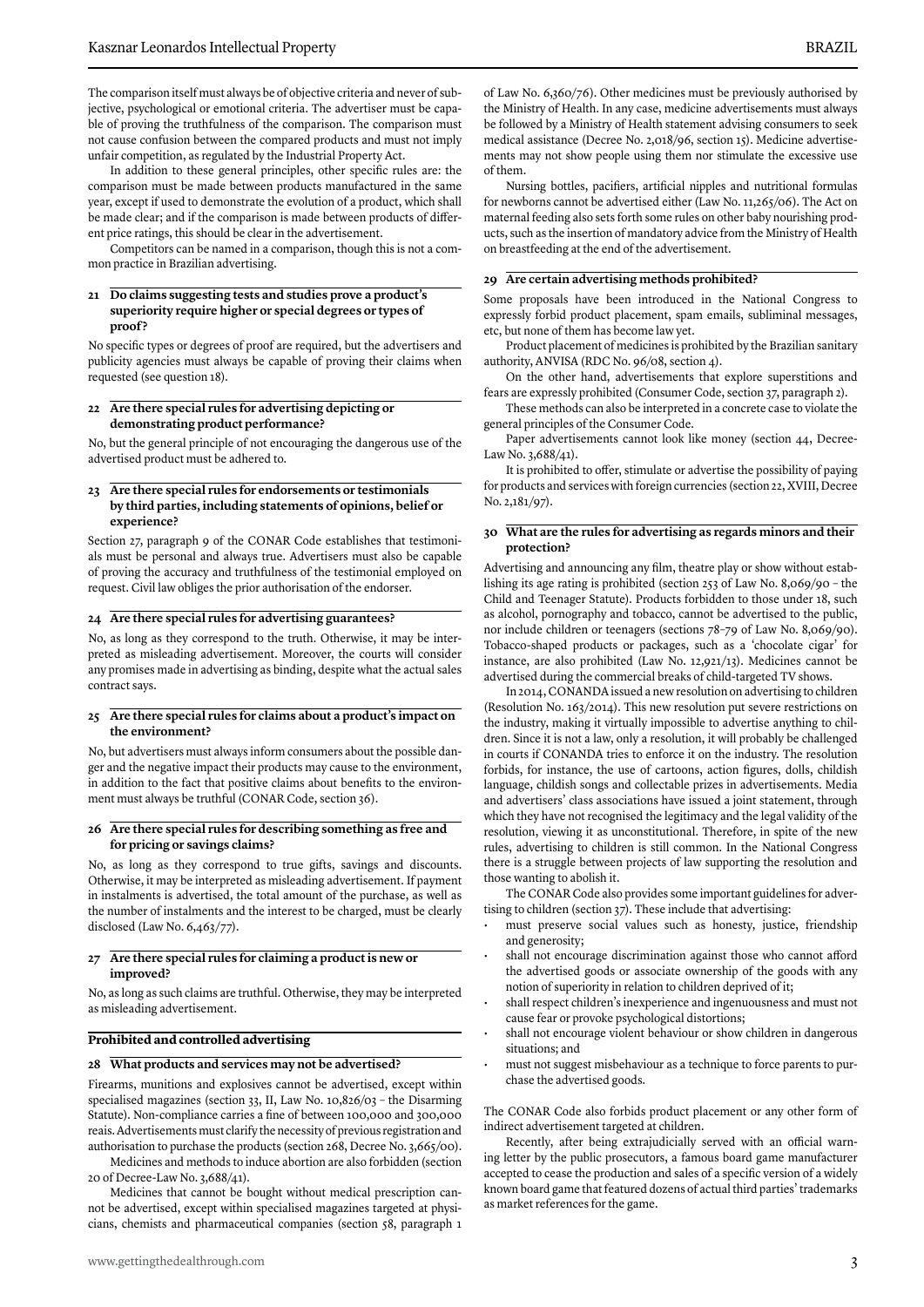#### **Update and trends**

New pieces of legislation are constantly being proposed, so that there is an ongoing debate on many issues, mostly related to new restrictions on tobacco, alcoholic beverages or child-focused advertising. These questions may become hotter in certain moments and settle down in others, but they never vanish. The latest topics are the regulation of the internet, as we noted above (see question 43), and the proposal of plain packaging for tobacco, with no figurative differentials among brands. The most important subject nowadays is certainly what will be the effective application of CONANDA's Resolution No. 163/2014, which virtually prohibited advertising to children but was neither accepted nor applied by the industry (see question 30). Recently, a bill proposing to forbid advertising to children on television between 7am and 10pm was rejected by the national House of Representatives.

Nevertheless, in March 2016, the Superior Court of Justice upheld the conviction of a large food manufacturer for unlawful advertising and offering film character-themed watches to children on the condition of the purchase of a minimum amount of cookies. The lawsuit was brought by the Public Prosecutors of the State of Sao Paulo and the Court considered this practice to be illegal on the grounds of the prohibition of tie-in sale and of the constitutional principle of the priority of the defense and care of children.

In another recent and interesting case, a famous worldwide fast food chain succeeded in nullifying a multi-million reais fine before the Sao Paulo State Court of Appeals. The fine was enacted by a state consumer authority on grounds of illegal advertisement targeted at children.

#### **31 Are there special rules for advertising credit or financial products?**

Exhibit E of the CONAR Code provides some special rules for financial products, such as respect for the confidentiality of investors and the supply of clear information, including how projections and estimates were made, in order to ensure a conscious decision by the client.

#### **32 Are there special rules for claims made about therapeutic goods and services?**

As observed in question 28, medicines that cannot be bought without medical prescription cannot be advertised, except within specialised magazines. Other medicines must comply with the terms of the authorisation issued by the Ministry of Health.

Exhibit G of the CONAR Code governs advertisement by physicians, dentists, veterinarians, masseuses, hospitals, etc. Among the guidelines, these professionals and entities cannot suggest the ability to cure diseases for which there is no appropriate treatment yet, such as AIDS; they cannot publicise the use of unconventional methods of treatment or diagnosis or claim to be specialised in non-recognised areas; and they cannot offer long-distance diagnosis.

#### **33 Are there special rules for claims about foodstuffs regarding health and nutrition, and weight control?**

Exhibit H of the CONAR Code provides some guidelines for the advertisement of food and beverages. Among these, we highlight the following.

Advertisements must always seek to encourage the practice of physical exercise and present the announced product data accurately. They shall avoid encouraging excessive consumption and presenting a product as a replacement for ordinary meals, such as breakfast and lunch. They must avoid associating the product with popularity, good sexual or sporting performance, or pharmaceutical or medical benefits.

Decree 2.018/96, section 16, forbids all kinds of allusion to metabolic or therapeutic effects in the advertising of diet products.

Those products must also comply with the sanitary regulations, as regards their formula, packaging and presentation, which will naturally affect the advertising.

#### **34 What are the rules for advertising alcoholic beverages?**

In radio and broadcast television, alcoholic beverages can only be advertised between 9pm and 6am (section 4 of Law No. 9,294/96). Simple announcements of sponsorship of programmes during daytime broadcasting are, however, allowed. It is important to stress that the Brazilian law does not consider beer as an alcoholic beverage for the purpose of this advertisement limitation. The rules herein only apply to beverages with more than 13 Gay-Lussac degrees.

In all media, advertisements must always warn consumers not to overconsume alcohol as well as not to drink alcohol and drive. Bars and other selling points must also bear signs indicating that the sale of alcoholic beverages is interdicted to minors under 18.

As regards the content of alcohol advertising, they cannot associate drinking with good sexual performance, with the practice of sports or other healthy activities, or with driving. In addition, the commercials must not show people drinking alcoholic beverages, and sexuality cannot be its main message.

#### **35 What are the rules for advertising tobacco products?**

Tobacco product advertising is currently limited to the exposure of the products, merchandise displays included, in their sale points, such as in cigar shops or any other store that sells them (section 3 of Law No. 9,294/96). Therefore, absolutely no advertisements outside the tobacco shops are permitted. Display stands must also feature the official price chart (section 7, IV, Decree No. 2,018/96).

As a consequence of this general limitation, the law clarifies that tobacco companies cannot:

- sponsor any cultural or sporting activity;
- make use of publicity, such as product placement;
- advertise on the internet;
- sell their products by mail; and
- distribute prizes or samples.

Moreover, as well as the product packaging, tobacco advertisements must include the Ministry of Health warning disclaimers, both in photos and in writing, which covers a large area of the packaging and posters. The disclaimers' lines are a short description of the risks involved in smoking, such as developing lung cancer. Since 1 January 2016, the total surface of the warning disclaimers increased to more than half of the packaging.

As regards the content of the adverts, the law establishes some directive guidelines, such as that the advertisement shall not associate smoking with good sexual performance, cultural or religious celebrations, children or teenagers, the practice of sports or relaxation.

#### **36 Are there special rules for advertising gambling?**

Professional gambling activity, such as owning a casino, is prohibited in Brazil; therefore, no such advertisements are allowed (section 50 of Decree-Law No. 3,688/41). Private gambling is legal, but its debts cannot be enforced before the courts (Civil Code, section 814).

#### **37 What are the rules for advertising lotteries?**

Since the lotteries in Brazil are a state monopoly (section 51 of Decree-Law No. 3,688/41), only the state can advertise them. There are no specific rules aimed at them.

#### **38 What are the requirements for advertising and offering promotional contests?**

Promotional contests cannot be held without a previous licence by the competent authority (section 1 of Law 5.768/71). The competent authority is either the Economic Monitoring Secretary of the Ministry of Treasury (SEAE) if the contest promoter is a financial entity or the CAIXA (a federally-owned state bank) for all the other promoting companies.

In order to receive the licence, the promoter must first submit the contest plan (a short summary of the promoter's intentions, featuring the intended rules of the contest, the intended prizes, duration, etc), the terms of participation, the advertisements' intended designs and artwork, a receipt for the purchase of the prize and other bureaucratic documents for the evaluation of the SEAE or the CAIXA. The proceeding takes between one and two months to complete. After the end of the contest, the promoter must provide its accounting numbers and pay income taxes for the prizes.

Prior to this authorisation, therefore, no advertisement or promotional contest at all can be carried out.

Notwithstanding the foregoing, the law also comprises the existence of a special category known as 'cultural contests' (section 3, II, Law 5.768/71). According to the law, such 'cultural contests' do not require prior authorisation, since they are mostly aimed at recreational purposes. Hence, their main goal is not to promote a brand or sell anything; rather,